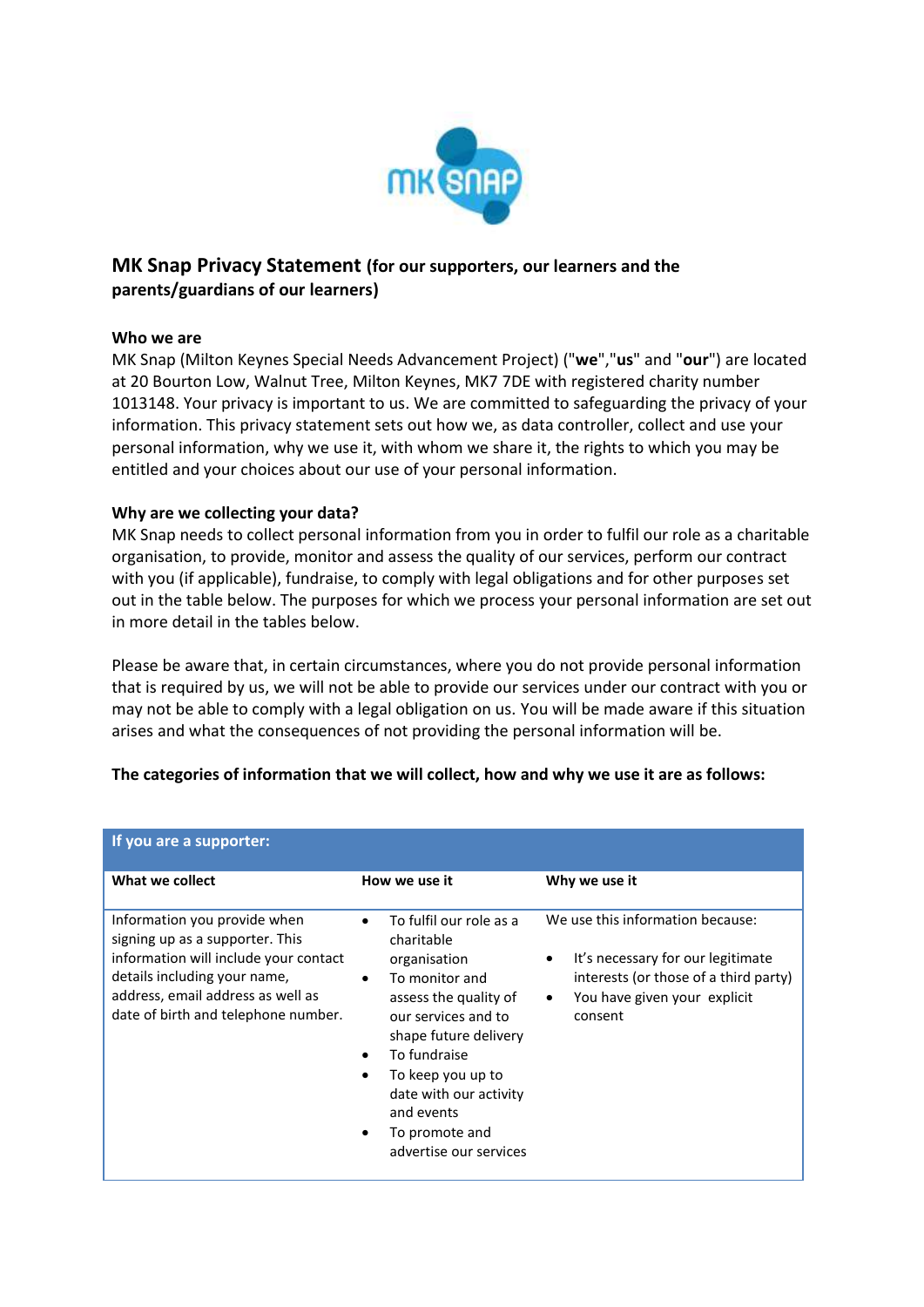| If you are a learner:                                                                                                                                                                                                                       |                                                                                                                                                                                                                                                                                                           |                                                                                                                                                                                                                                                                                                                                          |
|---------------------------------------------------------------------------------------------------------------------------------------------------------------------------------------------------------------------------------------------|-----------------------------------------------------------------------------------------------------------------------------------------------------------------------------------------------------------------------------------------------------------------------------------------------------------|------------------------------------------------------------------------------------------------------------------------------------------------------------------------------------------------------------------------------------------------------------------------------------------------------------------------------------------|
| What we collect                                                                                                                                                                                                                             | How we use it                                                                                                                                                                                                                                                                                             | Why we use it                                                                                                                                                                                                                                                                                                                            |
| Information you provide when<br>signing up as a learner. This<br>information will include your contact<br>details including your name,<br>address, email address as well as<br>date of birth and telephone number<br>and emergency contacts | Making contact in an<br>$\bullet$<br>emergency<br>To provide and<br>$\bullet$<br>administer our<br>services<br>To monitor and<br>$\bullet$<br>assess the quality of<br>our services and to<br>shape future delivery                                                                                       | We use this information because:<br>It's necessary to perform our<br>$\bullet$<br>contract<br>It's necessary for our legitimate<br>$\bullet$<br>interests (or those of a third party)<br>It is necessary to protect your vital<br>٠<br>interests<br>It is necessary for compliance with<br>$\bullet$<br>a legal or regulatory obligation |
| Characteristics (such as gender,<br>ethnicity, language, nationality,<br>country of birth, religion)                                                                                                                                        | To provide and<br>$\bullet$<br>administer our<br>services<br>To monitor and<br>$\bullet$<br>assess the quality of<br>our services and to<br>shape future delivery                                                                                                                                         | We use this information because:<br>You have given your explicit<br>consent                                                                                                                                                                                                                                                              |
| Sensitive health information (such<br>as physical and learning disabilities,<br>medical history and communication<br>disabilities, mental health & chronic<br>conditions).                                                                  | To provide and<br>$\bullet$<br>administer our<br>services<br>To monitor and<br>$\bullet$<br>assess the quality of<br>our services and to<br>shape future delivery<br>To fulfil our<br>obligations to keep<br>you safe under our<br>duty of care,<br>including your health<br>& safety and<br>safeguarding | We use this information because:<br>You have given your explicit<br>٠<br>consent<br>It is necessary to protect your vital<br>$\bullet$<br>interests in an emergency or those<br>of another person                                                                                                                                        |
| Financial information including your<br>bank account details (if you pay us<br>directly)                                                                                                                                                    | To take payment<br>$\bullet$<br>from you                                                                                                                                                                                                                                                                  | We use this information because:<br>It's necessary to perform our<br>contract                                                                                                                                                                                                                                                            |

| If you are a parent or guardian of a learner:                    |                                   |                                            |  |  |  |  |  |
|------------------------------------------------------------------|-----------------------------------|--------------------------------------------|--|--|--|--|--|
| What we collect                                                  | How we use it                     | Why we use it                              |  |  |  |  |  |
| Information you provide when<br>signing up the person under your | Making contact in an<br>emergency | We use this information because:           |  |  |  |  |  |
| care as a learner. This information                              | To provide and                    | It's necessary to perform our<br>$\bullet$ |  |  |  |  |  |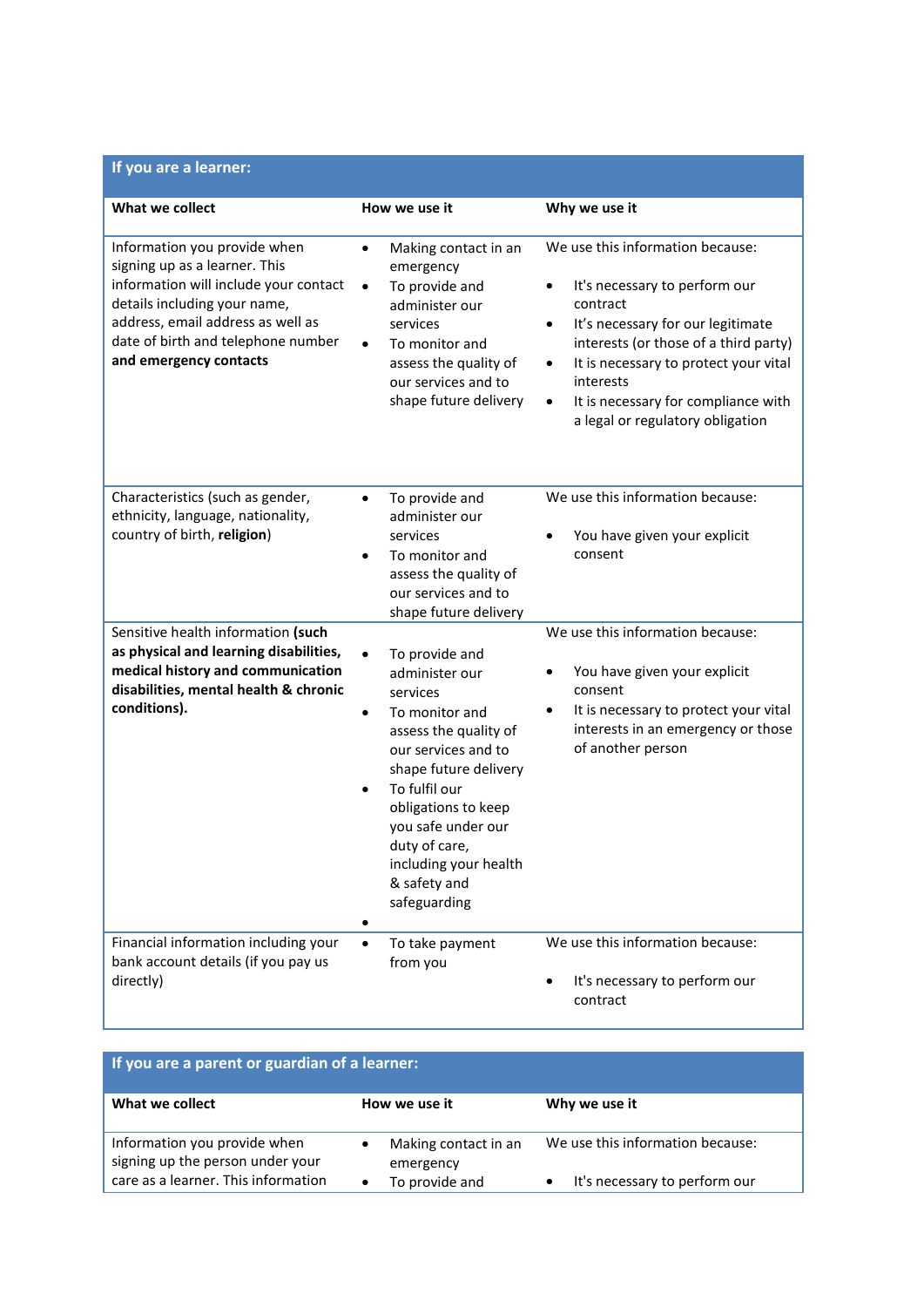| will include your contact details<br>including your name, address, email<br>address as well as and telephone<br>number for emergency contact. | administer our<br>services and to shape<br>future delivery<br>To monitor & assess<br>the quality of our<br>services<br>To fulfil our<br>obligations to keep<br>learners safe under<br>our duty of care,<br>including their health<br>& safety and<br>safeguarding | $\bullet$<br>٠ | contract<br>It's necessary for our legitimate<br>interests (or those of a third party)<br>It is necessary for compliance with<br>a legal or regulatory obligation |
|-----------------------------------------------------------------------------------------------------------------------------------------------|-------------------------------------------------------------------------------------------------------------------------------------------------------------------------------------------------------------------------------------------------------------------|----------------|-------------------------------------------------------------------------------------------------------------------------------------------------------------------|
| Financial information including your<br>bank account details (if you pay us<br>directly)                                                      | To take payment<br>from you                                                                                                                                                                                                                                       |                | We use this information because:<br>It's necessary to perform our<br>contract                                                                                     |

# **When do we have "legitimate interests"?**

As mentioned above, we can, sometimes, use your personal information where this is necessary for MK Snap's legitimate interests (or those of a third party).

This includes where use of your personal information is necessary for:

- fulfilment of our contract with funders;
- understanding and responding to feedback;
- researching and analysing our services;
- improving our services;
- maintaining a public profile on both traditional and social media;
- developing and maintaining relationships with suppliers, funders, partners and other companies and dealing with individuals who work for them;
- maintaining suppression records to ensure we have a record of your objection/withdrawal of consent to direct marketing (if given);
- hosting data in the cloud for archiving purposes; and transfer of personal data in relation to the transfer or re-organisation of all or part of MK Snap.

## **Legal requirements**

We need to collect certain types of information for compliance with legal requirements relating to our duty of care (including health and safety and safeguarding) obligations. If this information is not provided we cannot agree to provide our services to you (if you are a learner) or to the person under your care (if you are a parent or guardian of a learner).

Your personal information may also be processed if it is necessary on reasonable request by a law enforcement or regulatory authority, body or agency or in the defence of a legal claim. We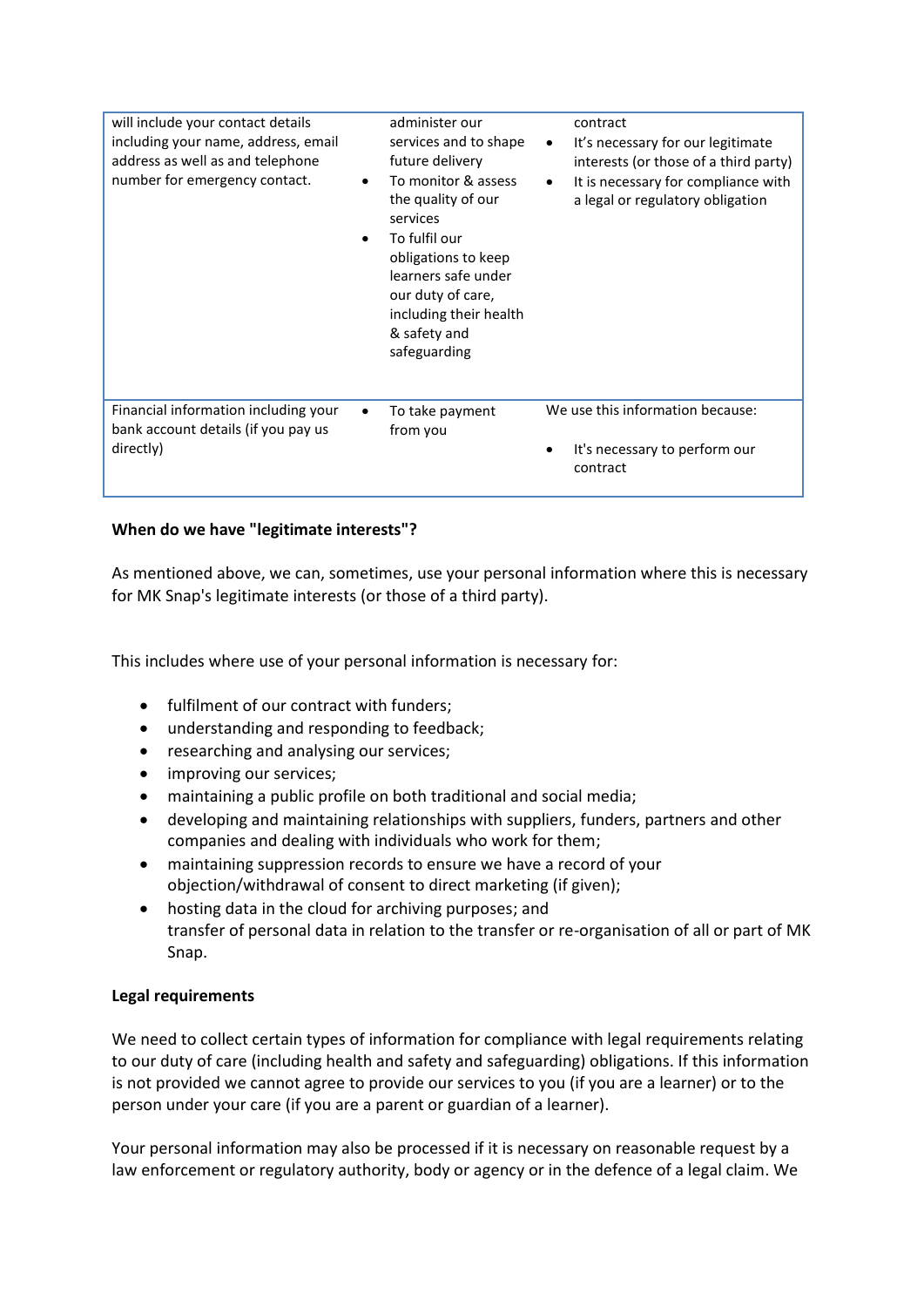will not delete personal information if relevant to an investigation or a dispute. It will continue to be stored until those issues are fully resolved.

# **Storing your data**

We hold your data for varying lengths of time depending on the type of information in question but in doing so we always comply with applicable Data Protection legislation. As a guide:

- If you are a **supporter** we will keep you data for: A maximum of 7 years following your last engagement with MK Snap
- If you are **a learner or parent or guardian of a learner** we will keep your data for: A maximum of 6 Years following your last day of attendance at MK Snap

# **Who do we share your information with?**

We will transfer your personal data to employees, contractors and to other third parties in specific circumstances as set out below:

- **IT service providers including IT platform providers**. They may process your personal data for us to support our IT systems, provide maintenance services for our IT systems, data hosting and processing services.
- **Court of other legal/regulatory body**. If we're required to by law, or under any regulatory code or practice we follow, or if we are asked by any public or regulatory authority – for example the Police;
- If we are defending a legal claim your information may be transferred as required in connection with defending such claim.

Your personal data may be shared if it is made anonymous and aggregated, as in such circumstances the information will cease to be personal data.

## **Your privacy rights**

We've listed the rights you have over your information and how you can use them below. These rights are subject to restrictions in the European General Data Protection Regulations and, subject to the exemptions in that law, may only apply to certain types of information or processing. To make a request for your personal information contact Steph Passfield, Head of Support Services at [steph.passfield@mksnap.org.](mailto:steph.passfield@mksnap.org)

- **Withdrawal of consent**: you can remove your consent, where you have provided it, at any time.
- **Access**: you may have the right to request confirmation that we are processing your information and, if we are, to request a copy.
- **Correction**: you may have the right to request that we rectify inaccurate personal information about you.
- **Restriction**: you may have the right to request that we do not use the personal information you have provided (e.g. if you believe it to be inaccurate).
- **Portability**: you may have the right to ask us to help you move your information to other companies.
- **Objection**: where we are processing your personal information based on a legitimate interests (or those of a third party) you may challenge this. However we may be entitled to continue processing your information based on our legitimate interests or where this